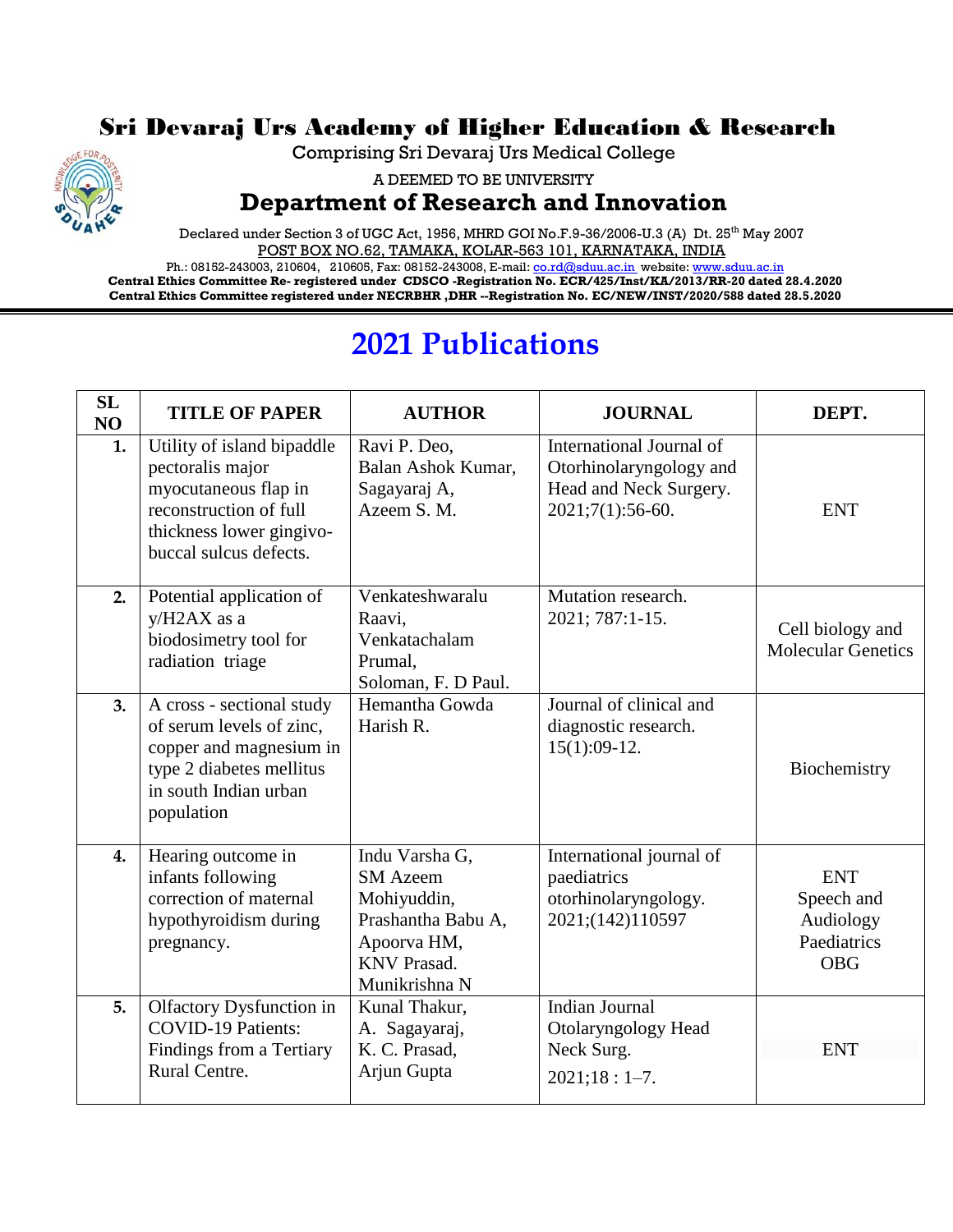| 6.  | Perception and<br>satisfaction regarding<br>breast feeding among<br>breast feeding mothers: a                                                                        | Vimarshitha Prakash,<br>Sheela S. R.,<br>Krithika Raj,<br>Pradeep Tarikere       | International Journal of<br>Reproduction,<br>Contraception, Obstetrics<br>and Gynecology         | <b>OBG</b>                                                            |
|-----|----------------------------------------------------------------------------------------------------------------------------------------------------------------------|----------------------------------------------------------------------------------|--------------------------------------------------------------------------------------------------|-----------------------------------------------------------------------|
|     | hospital based study.                                                                                                                                                | Satyanarayana,                                                                   | Prakash V et al.<br>2021; 10(1):233-238.                                                         |                                                                       |
| 7.  | A prospective<br>observational study on<br>decision to delivery<br>interval and perinatal<br>outcome in emergency<br>caesarean section in<br>tertiary care hospital. | Radhika K,<br>Gomathy E.                                                         | International Journal of<br><b>Clinical Obstetrics and</b><br>Gynaecology.<br>2021; 5(1): 19-25. | <b>OBG</b>                                                            |
| 8.  | Effect of learning<br>modalities on visuomotor<br>performance and mental<br>flexibility in professional<br>students.                                                 | Shenoy UG,<br>Ashwathappa J,<br>Shivram R,<br>Priya S.                           | National Journal of<br>Physiology, Pharmacy and<br>Pharmacology.<br>2021;11(01):5-8.             | Physiology                                                            |
| 9.  | Hypoglycemic Effects of<br>Apigenin from Morus<br>Indica in Streptozotocin<br><b>Induced Diabetic Rats.</b>                                                          | Satish Anandan,<br>Asna UrooJ.                                                   | International Journal of<br><b>Current Research and</b><br>Review.<br>2021;13(2):100-105         | Nutrition                                                             |
| 10. | Apelin 13 and blood<br>pressure, is there any<br>association in pre-<br>eclampsia? - A case -<br>control study.                                                      | Rajeev Gandham,<br>CD Daynand,<br>SR Sheela.                                     | Journal of clinical and<br>diagnostic research.<br>$2021;15(1):1-4$                              | Biochemistry<br><b>OBG</b>                                            |
| 11. | Maternal serum Apelin<br>13 and APLN gene<br>promoter variant -1860T<br>$>$ C in preeclampsia.                                                                       | Rajeev Gandham, C.<br>D. Dayanand, S.R.<br>Sheela & P.<br>Kiranmayee             | The journal of maternal -<br>fetal & neonatal medicine.<br>2021;17:1-9                           | Biochemistry                                                          |
| 12. | <b>Medical Practitioner's</b><br>awareness on Speech-<br>Language Pathologists<br>and their services in<br>India: A pilot study.                                     | S Lokheshwar,<br>R Rajasudhakar.                                                 | Journal of<br>Interprofessional<br>Education & Practice.<br>2021;2;100412-1-5                    | Speech pathology<br>and Audiology                                     |
| 13. | <b>Bacterial Colonization of</b><br><b>Intensive Care Unit</b><br>Environment and<br>Healthcare Workers in A<br>Tertiary<br>Care Hospital in Kolar<br>Region, India  | R. Kalyani,<br>N. Arvind,<br>N. Suresh Kumar,<br>Mahendra M Reddy,<br>K. Dinesh. | Journal of Pure and<br>Applied Microbiology.<br>2021;15(1):402-409.                              | Pathology<br>Microbiology<br>Anaesthesiology<br>Community<br>Medicine |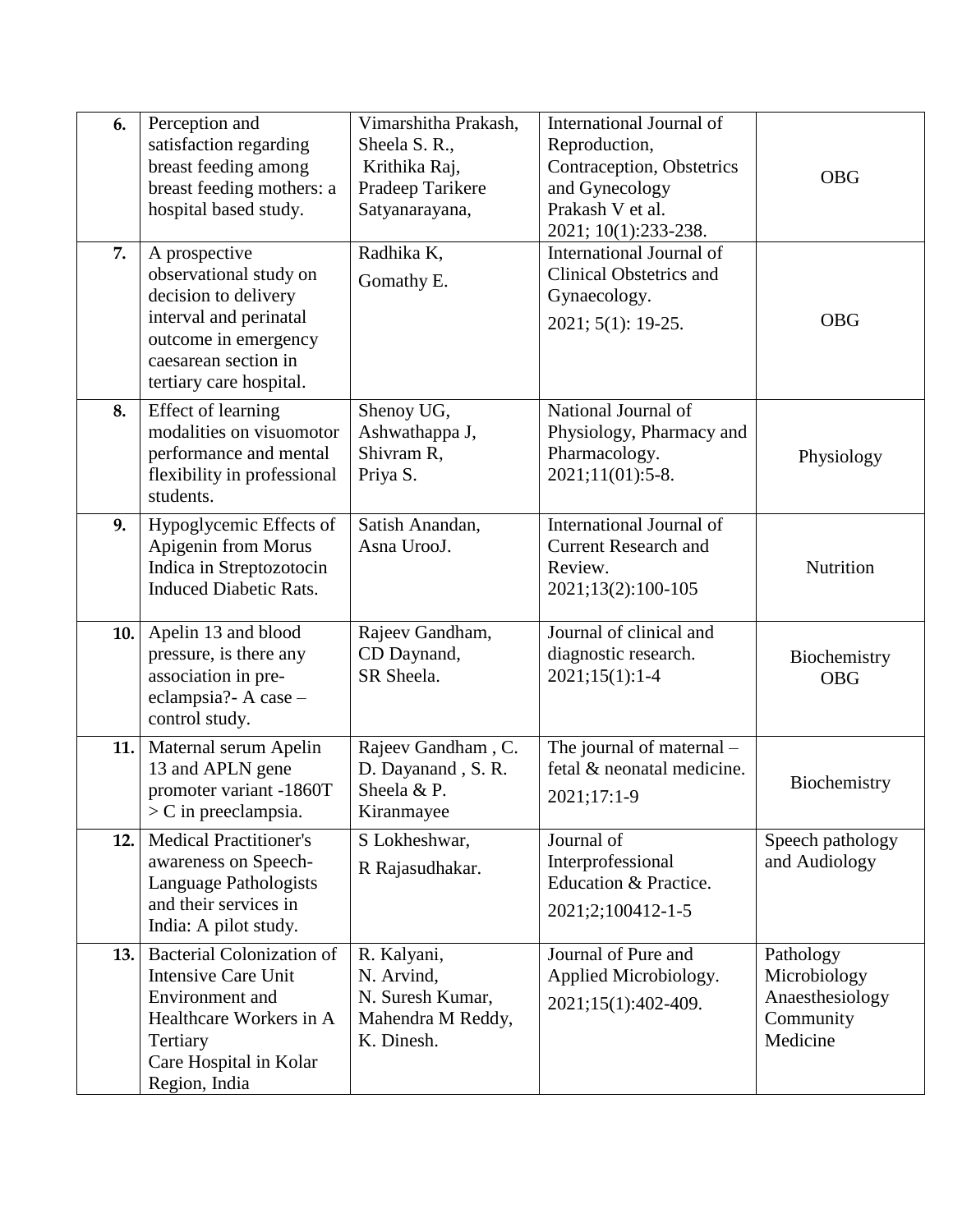| 14. | A prospective study of     | Kishore Vellingiri,   | <b>International Journal of</b> | Orthopaedics |
|-----|----------------------------|-----------------------|---------------------------------|--------------|
|     | surgical excision of       | Prabhu Ethiraj,       | <b>Health and Clinical</b>      |              |
|     | calcaneal spur for relief  | Arun H. Shanthappa,   | Research,                       |              |
|     | of chronic heel pain.      | Kadiri Venkata        | 2021;4(3):64-66                 |              |
|     |                            | Ranganath,            |                                 |              |
|     |                            | Roger Kennedy         |                                 |              |
| 15. | Assessment of Vitamin D    | Kishore Vi,           | Cureus.                         | Orthopaedics |
|     | Levels and Its             | Prabhu E,             | $2021;13(1):1-5$                |              |
|     | <b>Correlation With</b>    | Nagakumar J. S,       |                                 |              |
|     | Osteoporosis and           | Arun H. S,            |                                 |              |
|     | <b>Fracture Site</b>       | Karthik S. J.         |                                 |              |
|     | Comminution in             |                       |                                 |              |
|     | Osteoporotic Hip           |                       |                                 |              |
|     | Fractures in Tertiary      |                       |                                 |              |
|     | Care Hospital.             |                       |                                 |              |
| 16. | Forehead flap: a           | Deepika Kenkere,      | International Journal of        | Dentistry    |
|     | reconstructive option in   | S.M.Azeem             | otorhinolaryngology and         |              |
|     | selected complex defects   | Mohiyuddin,           | head and neck surgery.          | <b>ENT</b>   |
|     | following resection of     | Ravindra P Deo,       |                                 |              |
|     | oral cancers staged T4.    | Sagayaraj A,          | $2021;7(4):1-6$                 |              |
|     |                            | Kouser Mohammadi,     |                                 |              |
|     |                            | Prashanth Babu,       |                                 |              |
|     |                            | Shuaib Merchant,      |                                 |              |
|     |                            | Sumanth K.R,          |                                 |              |
|     |                            | Gopinanth K.S         |                                 |              |
| 17. | Genotoxic and Cytotoxic    | M Murali,             | Molecules.                      | Nutrition    |
|     | Properties of Zinc Oxide   | Satish A,             | 2021; 26, 891:-16               | <b>ENT</b>   |
|     | Nanoparticles Phyto-       | Mohammad Azam         |                                 |              |
|     | Fabricated from the        | Ansari,               |                                 |              |
|     | <b>Obscure Morning</b>     | Mohammad A.           |                                 |              |
|     | <b>Glory Plant Ipomoea</b> | Alzohairy,            |                                 |              |
|     | obscura (L.) Ker Gawl      | Mohammad N            |                                 |              |
|     |                            | Alomary,              |                                 |              |
|     |                            | Sarah Mousa Maadi     |                                 |              |
|     |                            | Asiri Ahmad           |                                 |              |
|     |                            | Almatroudi, M. C.     |                                 |              |
|     |                            | Thriveni.             |                                 |              |
|     |                            | Sudarshana Brijesh    |                                 |              |
|     |                            | Singh,                |                                 |              |
|     |                            | Gowtham,              |                                 |              |
|     |                            | Mohammed Aiyaz,       |                                 |              |
|     |                            | Chandrashekar         |                                 |              |
|     |                            | Srinivasa, Asna Urooj |                                 |              |
|     |                            | Kestur Nagaraj        |                                 |              |
|     |                            | Amruthesh.            |                                 |              |
|     |                            |                       |                                 |              |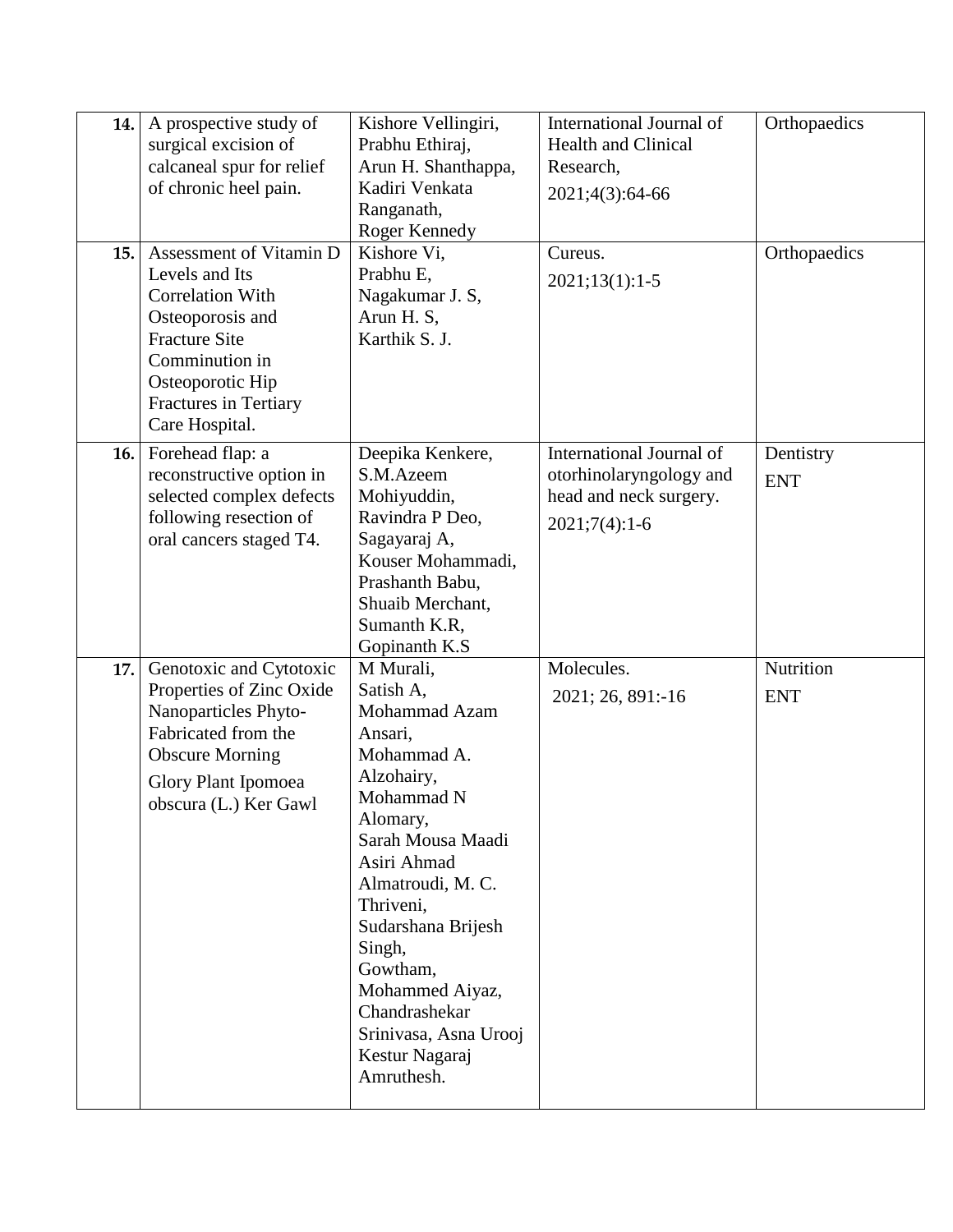| 18.<br>19. | A Cross-Sectional Study<br>of Serum and Urine<br>Fluoride in Diabetes in<br><b>Fluoride Exposed</b><br>Population.<br>Metaplastic carcinoma of<br>breast: A study of 3 case<br>series | Sai Deepika Ram<br>Mohan, Shashidhar<br>Kurpad Nagaraj,<br>Raveesha Anjanappa,<br>Muninarayana<br>Chandrappa.<br>Kalyani R,<br>Varsha Shree Rajanna,<br>Ankit Anand,<br>Shashirekha CS            | Journal of Evolution of<br><b>Medical and Dental</b><br>Sciences.<br>2021;10 (11): 798-802.<br>Journal of Clinical and<br><b>Biomedical Sciences.</b><br>2021; 11(1):39-41 | Biochemistry<br>Medicine<br>Community<br>Medicine<br>Pathology |
|------------|---------------------------------------------------------------------------------------------------------------------------------------------------------------------------------------|---------------------------------------------------------------------------------------------------------------------------------------------------------------------------------------------------|----------------------------------------------------------------------------------------------------------------------------------------------------------------------------|----------------------------------------------------------------|
| 20.        | Assessment of Health<br>Awareness and<br>Nutritional Knowledge of<br>the Dyslipidemia<br>Subjects.                                                                                    | Shivakumara C.S<br>Satish A,<br>Usha Devi C.                                                                                                                                                      | International journal of<br>current research and<br>review                                                                                                                 | Nutrition                                                      |
| 21.        | Leptomeningeal<br><b>Metastasis From</b><br>Carcinoma Breast: A<br>Case of Unknown to<br>Known.                                                                                       | Princy S,<br>Hemalatha A,<br>Kalyani R,<br>Lakshmaiah V.                                                                                                                                          | <b>Annals Pathal Labora</b><br>Medic.<br>2021;8: 54-57.                                                                                                                    | Pathology<br>Medicine                                          |
| 22.        | Scientific rationale of<br><b>Indian AYUSH Ministry</b><br>advisory for COVID-19<br>prevention, prophylaxis,<br>and immunomodulation.                                                 | Prashant Kumar<br>Gupta, Kishor<br>Sonewane, Mariappan<br>Rajan,<br>Nitin J. Patil,<br>Trapti Agrawal,<br>Ena Ray Banerjee,<br>Nagendra Singh<br>Chauhan, Awanish<br>Kumarcorresponding<br>author | Advances in traditional<br>Medicine.<br>$2021; 29: 1-25.$                                                                                                                  | Integrative<br>Medicine                                        |
| 23.        | Intricacies of the<br>Epitympanum-<br><b>Endoscopically Revisited</b>                                                                                                                 | Vyshnavi Vasudev,<br>Prasad K.C.<br>Prashanth Babu A,<br>Abhilasha<br>Karunasagar,<br>Indu Varsha G.                                                                                              | Indian Journal of<br>Otolaryngology and Head<br>& Neck Surgery.<br>2021                                                                                                    | <b>ENT</b>                                                     |
| 24.        | A study to evaluate the<br>maternal and fetal<br>outcome in advanced<br>maternal age.                                                                                                 | Mandem Sadana<br>reddy,<br>Munikrishna M,<br>Sheela S.R                                                                                                                                           | Medpulse international<br>journal of Gynaecology.<br>2021: 17(2): 15-19                                                                                                    | <b>OBG</b>                                                     |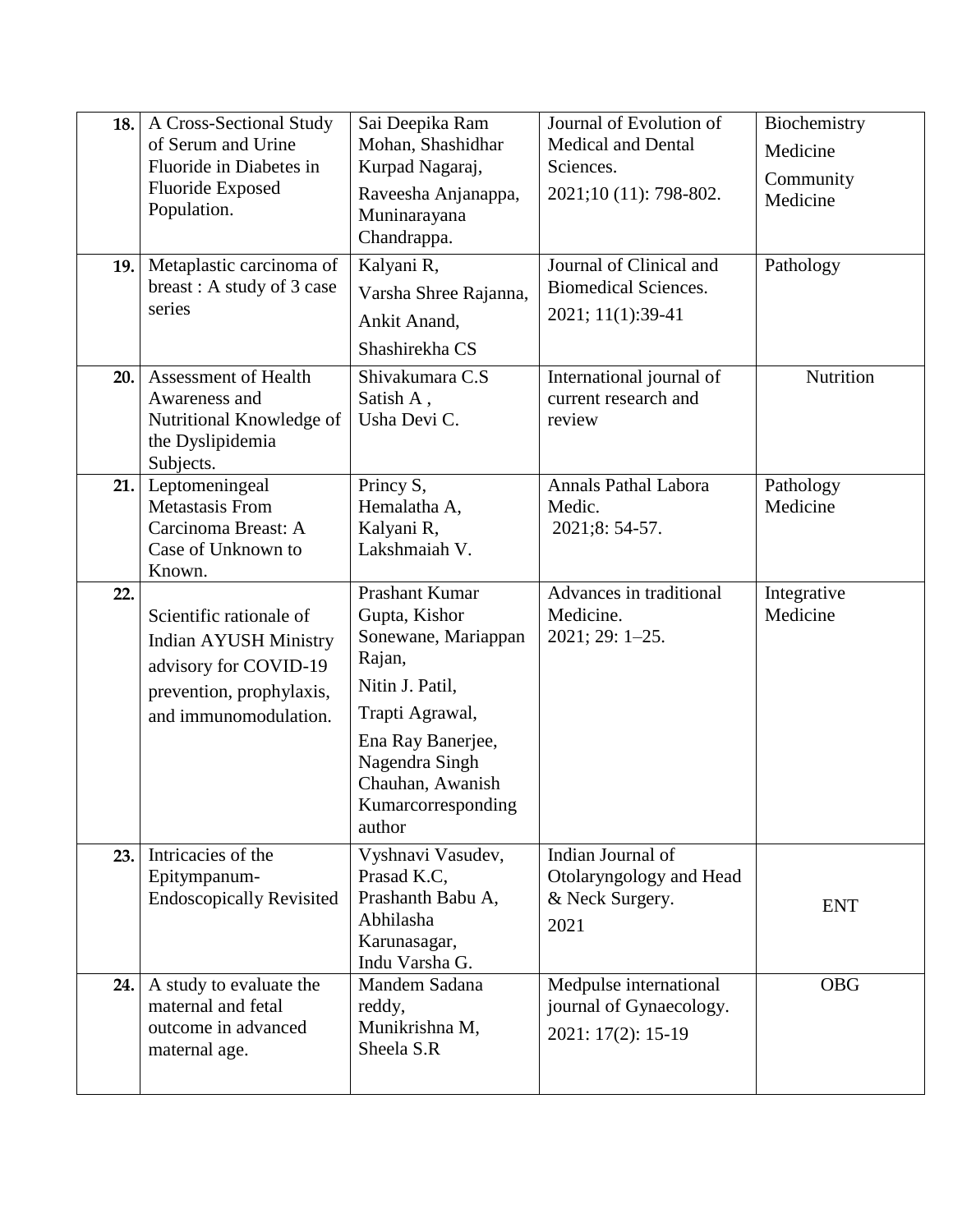| 25. | Effect of motor dual task<br>training over progressive<br>resisted exercises on<br>balance and mobility in<br>elderly people                                       | Sarulatha H,                                                                                                           | International journal of<br>current research and<br>review.<br>2021; 13(10): | Physiotherapy         |
|-----|--------------------------------------------------------------------------------------------------------------------------------------------------------------------|------------------------------------------------------------------------------------------------------------------------|------------------------------------------------------------------------------|-----------------------|
| 26. | Association of<br><b>Emergence Time of First</b><br>Deciduous Tooth<br>with Anthropometric<br>Measurements among<br><b>Infants of Kolar</b><br>District, Karnataka | Chandrashekaraiah<br>Deepa,<br>Sudha Reddy,<br>Chandrashekaraiah<br>Shilpa,<br>Rudraswamy Sushma,<br>Manjunath Maurya. | World Journal of<br>Dentistry.<br>2021;12(1):12-15                           | Paediatrics           |
| 27. | Femur Shaft Fracture in<br>Newborns: A Report of<br>Two Cases.                                                                                                     | Vellingiri K,<br>Venkataraman S,<br>Shanthappa A H,<br>Seenappa H.                                                     | Cureus.<br>2021 Jan 5;13(1):e12504.                                          | Orthopaedics          |
| 28. | Infected Non-Union of<br>the Distal Femur.                                                                                                                         | Kishore V,<br>Nagakumar J.                                                                                             | Cureus.<br>$2021; 13(1): 1-4$                                                | Orthopaedics          |
| 29. | <b>Mulholland Deformity</b><br>With Pump Bump                                                                                                                      | Vellingiri K, S<br>Nagakumar J.                                                                                        | Cureus.<br>$2021;13(1):1-3$                                                  | Orthopaedics          |
| 30. | School-Based<br>Approaches to Prevent<br>Depression in<br>Adolescents.                                                                                             | Bodicherla KP,<br>Shah Kaushal,<br>Singh Romil,<br>Arinze N C,<br>Chaudhari Gaurav                                     | Cureus.<br>2021; 13(2):1-6                                                   | Psychiatry            |
| 31. | Extraskeletal<br>osteosarcomas: current<br>update                                                                                                                  | Kattepur, Abhay K,<br>Gulia, Ashish,<br>Jones, Robin L.;<br>Rastogi, Sameer                                            | Future Oncology.<br>2021;17(7).                                              | Oncology              |
| 32. | The Big Billion Indian<br><b>COVID 19 Vaccine</b><br>Challenge                                                                                                     | Krishnamurthy A,<br>Gopinath KS.                                                                                       | Indian Journal of Surgical<br>Oncology. 2021) 12(1):3-<br>$\overline{4}$     | Oncology              |
| 33. | Perceived stress and its<br>associated factors among<br>diabetic patients<br>receiving care from a<br>rural tertiary health care<br>center in South India          | Siddharthan Gowshik<br>M, Reddy Mahendra<br>M, Sunil Bagebally N                                                       | Journal of Education and<br>Health Promotion.<br>2021, 10:11.                | Community<br>Medicine |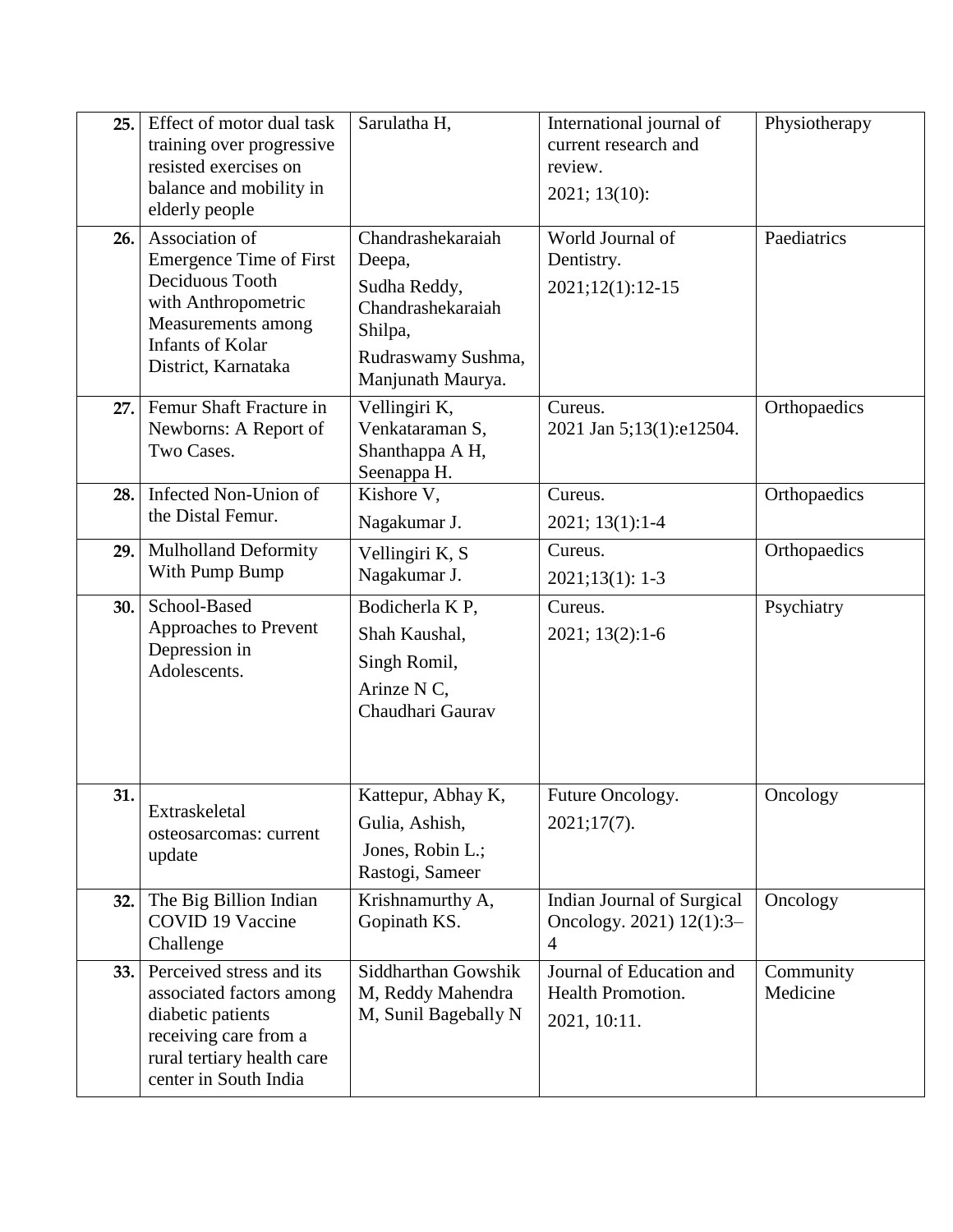| 34. | Role of Focused<br>Assessment with<br>Sonography for Trauma<br>in the Assessment of<br><b>Blunt Abdominal Trauma</b><br>- A Review             | <b>Sushanth Ramanath</b><br>Nayak,<br>Meenakshi Pate<br>Yeola,<br>Samatha Ramanath<br>Nayak,<br>Kratika Kamath,<br>Pratikshit Singh<br>Raghuwanshi | Journal of Evolution of<br><b>Medical and Dental</b><br>Sciences.<br>2021;10(1):45-50 | <b>OBG</b>                |
|-----|------------------------------------------------------------------------------------------------------------------------------------------------|----------------------------------------------------------------------------------------------------------------------------------------------------|---------------------------------------------------------------------------------------|---------------------------|
| 35. | Clinical Approach to<br>Decision-Making in<br>Nasogastric Tube<br>Weaning and<br><b>Tracheostomy Tube</b><br>Decannulation                     | Deepika Kenkere,<br>Abhilasha<br>Karunasagar.                                                                                                      | Journal of Maxillofacial<br>and Oral Surgery.<br>2021;                                | Dentistry<br><b>ENT</b>   |
| 36. | <b>Proactive Customized</b><br>Protocol for Oral<br>Management in Head and<br><b>Neck Cancer Patients</b><br>Planned for<br>Radiotherapy.      | Deepika Kenkere,<br>Manjunath Narasappa<br>Gudibande,<br>C Deepa,<br>K S Srinath,<br>K R Harshitha,<br>Mallika P Reddy,                            | Journal of Maxillofacial<br>and Oral Surgery.<br>2021                                 | Dentistry<br>Radiotherapy |
| 37. | Influence of cognitive<br>status on motor ability,<br>balance and functional<br>independence in post<br>stroke patients in rural<br>Bangalore. | Raavi Abhinandhana,<br>Sarulatha H,<br>Ramesh Kumar J.                                                                                             | Journal of clinical and<br>biomedical sciences.<br>$2021;11(1):15-20$                 | Physiotherapy             |
| 38. | Progressive Dual Task<br>Training for Improving<br>Physical Performance in<br>Older Adults with<br>Impaired Balance.                           | Sarulatha H.<br>M.Manikumar,<br>Vasanthan R,<br>Vijayaraghavan,<br>Ramesh kumar J                                                                  | Annals of ramanian<br>society of cell biology                                         | Physiotherapy             |
| 39. | Clinical Approach to<br>Decision-Making in<br>Nasogastric Tube<br>Weaning and<br><b>Tracheostomy Tube</b><br>Decannulation.                    | Deepika Kenkere<br>Abhilasha K.                                                                                                                    | Journal of Maxillofacial<br>and Oral Surgery.<br>2021                                 | Dentistry<br><b>ENT</b>   |
| 40. | A case report of bone<br>infarct: Imaging features<br>in radiograph, computed<br>tomography<br>and<br>magnetic<br>resonance<br>imaging.        | Yashas Ullas L,<br>Rahul Deep G, Sahana<br>N Gowda,<br>Rachegowda N.                                                                               | Journal of Clinical and<br><b>Biomedical Sciences.</b><br>2021; 11(1): 36-38          | Radiology                 |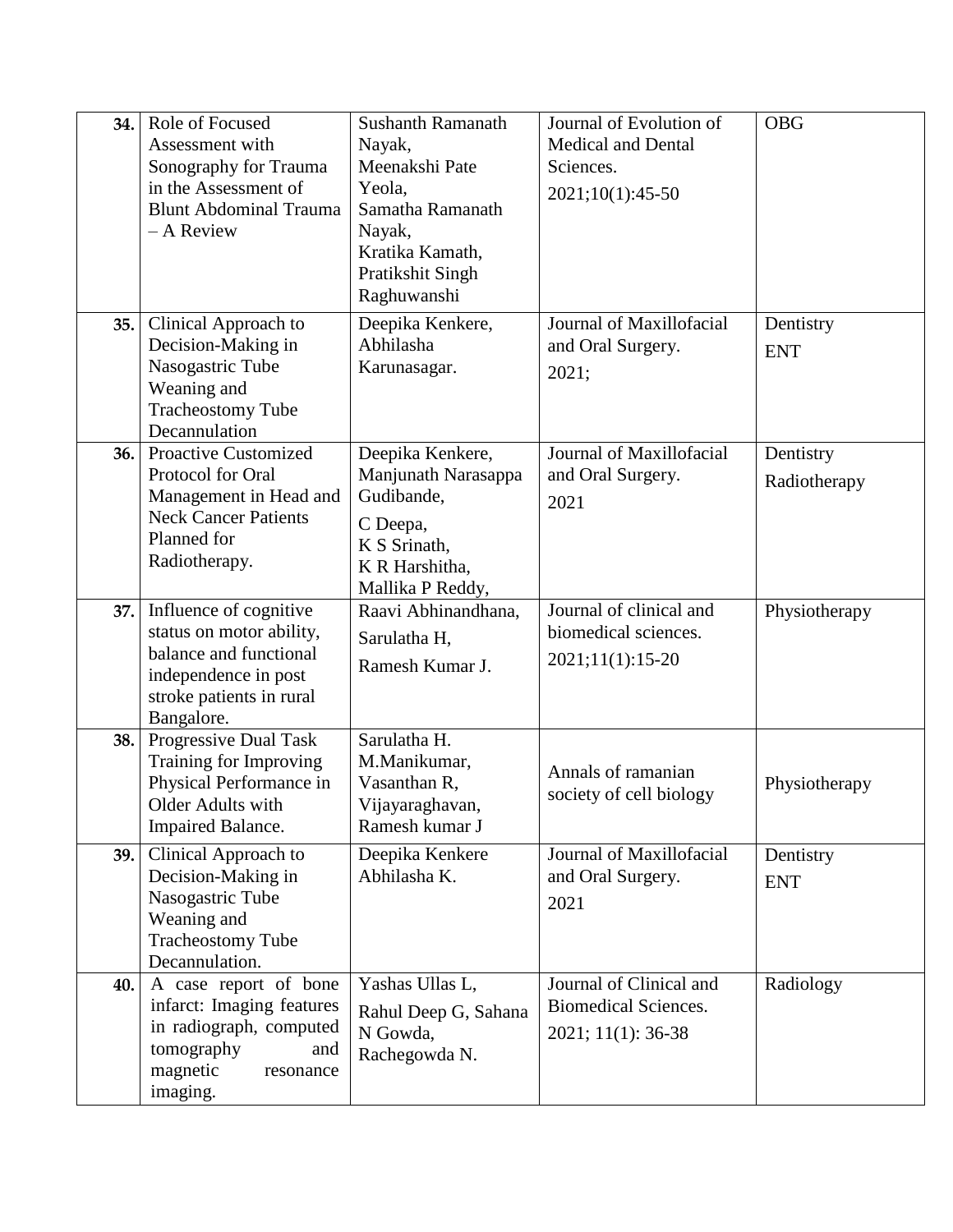| 41.<br>42.1 | A Comparative Study of<br><b>Tuberculin Reactions to</b><br>2 TU and 5 TU of<br><b>Purified Protein</b><br>Derivative in a Tertiary<br>Care Center.<br>Feeding pattern followed                                      | B S Chinthana,<br>Y C Beere Gowda,<br>R R Narendra,<br>A Shivaraja,<br>K N V Prasad.<br>Poornima S, | Journal of Medical<br>Sciences and Health.<br>2021;7(1):86-89.<br>Indian journal of Public  | Peaditrics<br><b>Clinical Nutrition</b> |
|-------------|----------------------------------------------------------------------------------------------------------------------------------------------------------------------------------------------------------------------|-----------------------------------------------------------------------------------------------------|---------------------------------------------------------------------------------------------|-----------------------------------------|
|             | by Hospitals for patents<br>with dengue fever: An<br>Observational study.                                                                                                                                            | Anees Fathima T,<br>Khyrunnisa Begum.                                                               | health Research and<br>Development.<br>2021; 12(2):256-265.                                 | And dietetics.                          |
| 43.1        | Analysis of ovarian<br>torsion in a rural tertiary<br>care centre.                                                                                                                                                   | Chaithanya,<br>Sheela SR.                                                                           | International Journal of<br><b>Clinical Obstetrics and</b><br>Gynaecology<br>$2021, 5(1)$ : | <b>OBG</b>                              |
| 44.         | A PROSPECTIVE STUDY<br>ON EFFECTIVENESS OF<br>METHYLPREDNISOLONE<br><b>ACETATE INJECTION</b><br>PLUS CASTING VERSUS<br><b>CASTING ALONE FOR THE</b><br><b>TREATMENT OF DE</b><br><b>QUERVAIN'S</b><br>TENOSYNOVITIS. | Joe Lourdu Pradeep<br>Benedict,<br>Arun H.S                                                         | Journal of Clinical and<br>Biomed Science. 2021;<br>$11(1): 33-35$                          | Orthopedics                             |
| 45.1        | Persistent hypernatremia<br>in tuberculous<br>meningitis-diagnostic<br>dilemma.                                                                                                                                      | Sudha Reddy,<br>Naveen Kumar,<br>Chinthana B.S                                                      | Journal of Clinical and<br><b>Biomedical Sciences.</b><br>2021;11(1):33-35                  | Peaditrics                              |
|             | 46. Comparison of<br>radiological classification<br>in osteorti knee- a                                                                                                                                              | Sandhesh Agarwal,<br>Prabhu E,<br>Arun HS                                                           | International Journal of<br><b>Health and Clinical</b><br>Research.<br>2021;4(7):263-266    | Orthopedics                             |
| 47.         | Comparison Of Parkin<br>Score And New Ballards<br>Gestational<br>For<br>Score<br>Estimation-<br>Age<br>Prospective<br>Analytical<br>Study.                                                                           | Akshatha S,<br>Bhanuchand,<br>Chinthana BS.                                                         | International journal of<br>scientific research.<br>2021; 10(6):30-31.                      | Peaditrics                              |
| 48.         | A study of coagulation<br>profile in patients with<br>cancer in a tertiary care<br>hospital.                                                                                                                         | Gaurav Khichariya,<br>Manjula K,<br>Subhashish Das,<br>Kalyani R.                                   | Journal of hematology and<br>clinical research.<br>2021                                     | Pathology                               |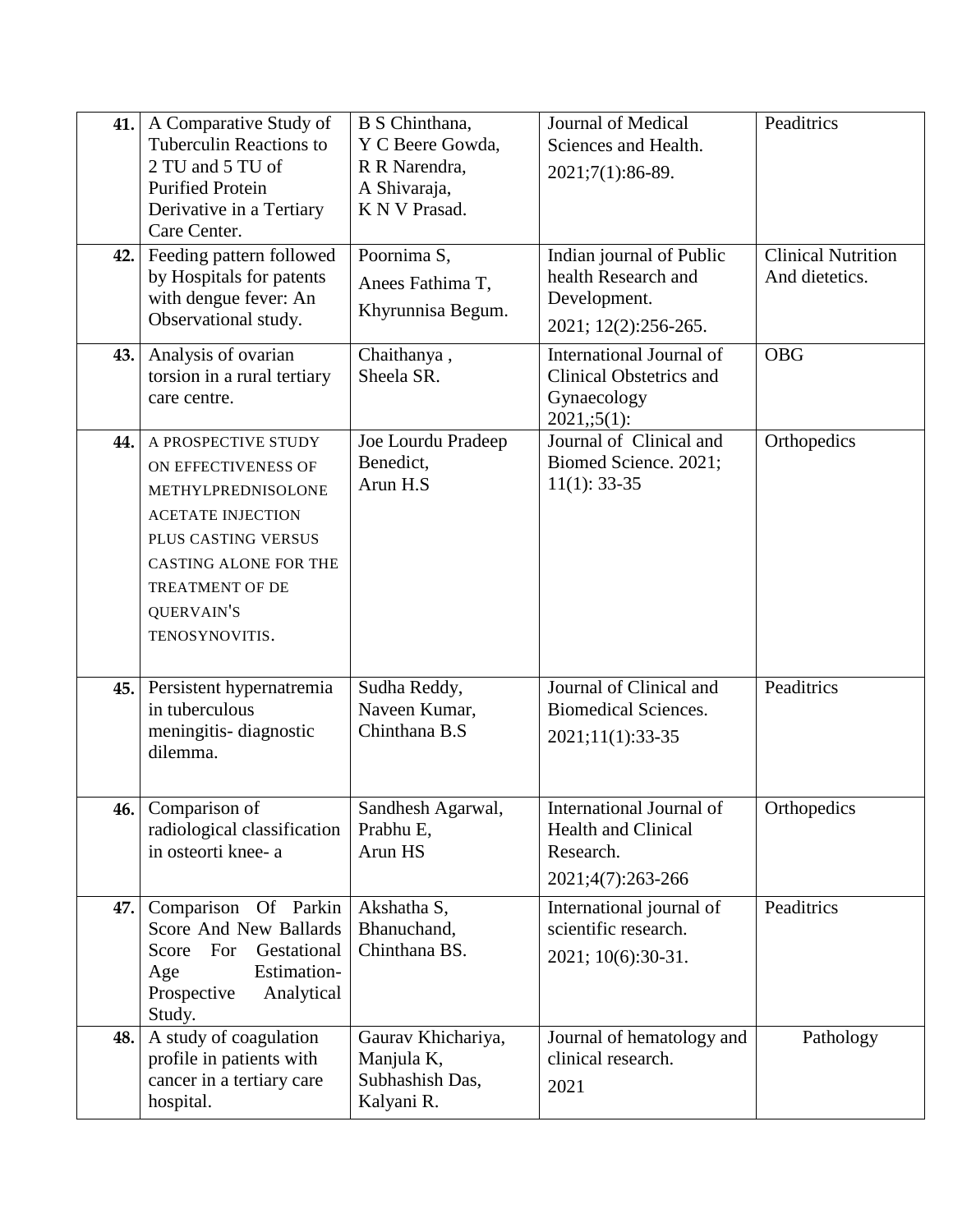| 49.  | Comparative evaluation<br>of dexmedetomidine and<br>fentanyl infusion on<br>haemodynamic response<br>in patients undergoing<br>elective surgery under<br>general anaesthesia.                      | Sravanthi G.N.S,<br>Ravi M.                                           | Indian journal of<br>anesthesia and analgesia.<br>2021; 8(1):35-41                                   | Anesthesiology |
|------|----------------------------------------------------------------------------------------------------------------------------------------------------------------------------------------------------|-----------------------------------------------------------------------|------------------------------------------------------------------------------------------------------|----------------|
| 50.  | Anaesthesia for Vertebral<br>body Tumor in the<br>Pregnant Patient.                                                                                                                                | Sandeep V.D,<br>Ravi M.                                               | Indian journal of<br>anesthesia and analgesia.<br>2021; 8(1):141-143.                                | Anesthesiology |
| 51.  | Managementof a patient<br>with pheochromocytoma<br>posted for right<br>adrenalectomy.                                                                                                              | Manjula Devi S,<br>Ahmedi Fathima.                                    | Indian journal of<br>anesthesia and analgesia.<br>2021; 8(1):138-139.                                | Anesthesiology |
| 52.  | A Comparative study of<br>usefulness of topical<br>placental extract versus<br>topical colloidal silver in<br>the management of<br>Diabetic Foot Ulcer.                                            | Sharath K,<br>Mohankumar K,                                           | International journal of<br><b>Medical Sciences and</b><br>Current Research.<br>2021; 4(2): 682-688. | Surgery        |
| 53.  | A comparative study of<br>efficacy of tamsulosin<br>monotherapy vs.<br>combined (Solifenacin +<br>tamsulosin) in treatment<br>of ureteric stent related<br>symptoms.                               | Sharath K,<br>Harish Kumar G,<br>Sreeramulu P.N.                      | International journal of<br>surgery science.<br>2021;5(1): 201-204                                   | Surgery        |
| 54.  | Pulse oximetry as<br>screening test for early-<br>onset sepsis in newborns<br>in tertiary care hospital.                                                                                           | Srinadh P,<br>P.Bhanuchand,<br>Y.C. Beeregowda.                       | International journal of<br>scientific research.<br>$2021;10(2):1-2$                                 | Peaditrics     |
| 55.1 | Collagen dressing versus<br>silver sulfadiazine<br>drressing in partial<br>thickness burns<br>prospective study.                                                                                   | Sunil Mathew,<br>Nawaz Shariiff,<br>Sreeramulu p.N,<br>Krishnaprasad. | International surgery<br>journal.<br>$2021; 8(5):1-5.$                                               | Surgery        |
| 56.  | A Comparative study<br>between quadriceps<br>combined with hip<br>abducter strengthening<br>versus quadriceps<br>strengthening in treating<br>osteoarthritis of knee: A<br>short term pilot study. | Sachin C Thagadur,<br>Hariprasad S,<br>Arun H.S,<br>Anil Kumar P.     | International journal of<br>health and clinical<br>research.<br>2021; 4(8):155-159                   | Orthopedics    |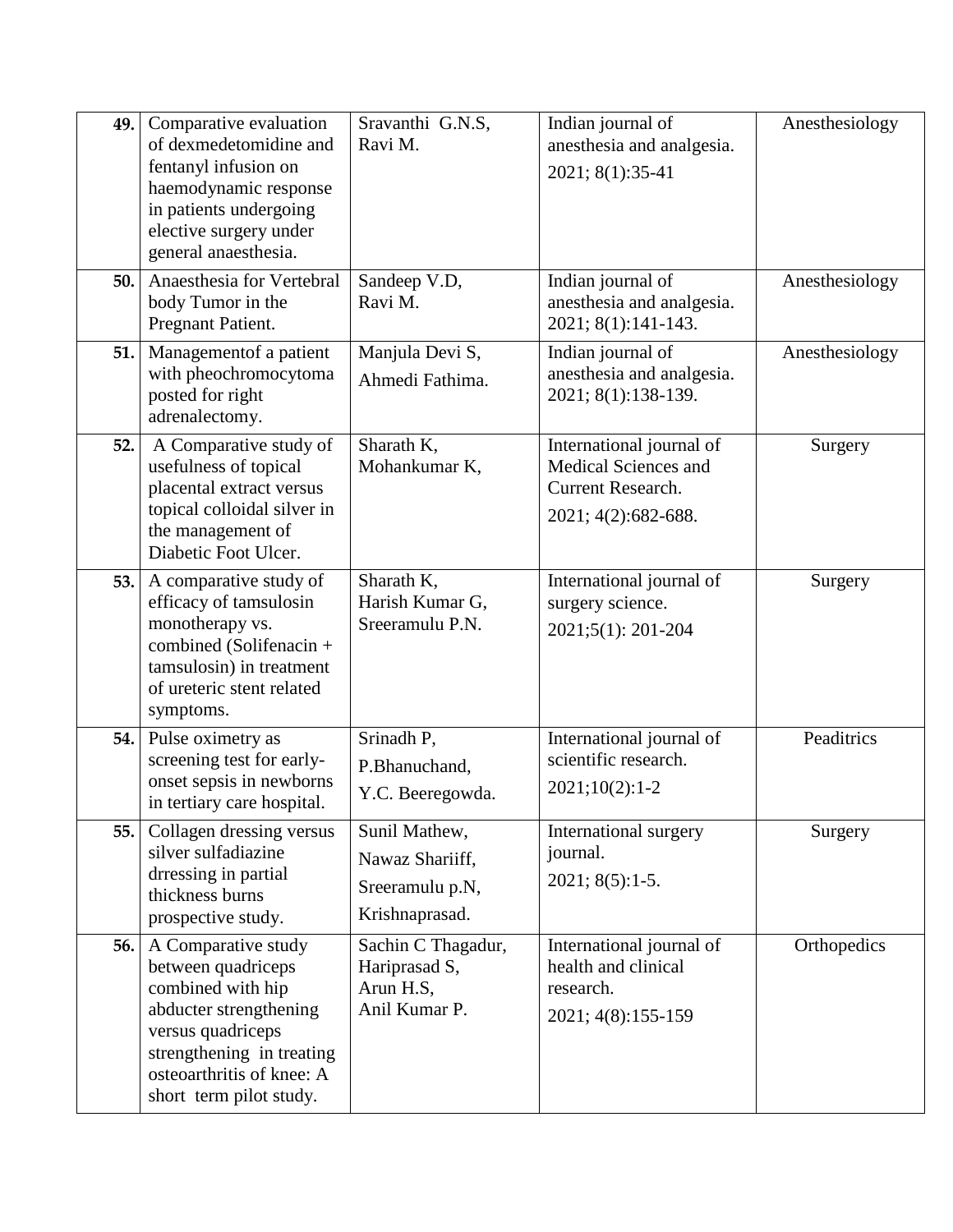| 57. | Management of post-<br>caesarean Deliver                                                                                                                            | Mandem Sadana<br>Reddy,                                                         | Journal; of Clinical and<br>diagnostic Research.                                       | <b>OBG</b>              |
|-----|---------------------------------------------------------------------------------------------------------------------------------------------------------------------|---------------------------------------------------------------------------------|----------------------------------------------------------------------------------------|-------------------------|
|     | analgesia - diclofenac<br>suppository, paracetmol<br>infusion and a<br>combination                                                                                  | Munikrishna M.                                                                  | 2021;                                                                                  |                         |
| 58. | Knowledge, attitude and<br>practise of oral<br>contraceptive pills among<br>postnatal mothers and<br>their impact after<br>educating them.                          | Sukhini, K,<br>Sheela SR.                                                       | International journal of<br>clinical obstetrics and<br>Gynaecology.<br>2021;5(2):91-94 | <b>OBG</b>              |
| 59. | A novel abdominal<br>acoring systm for the<br>management of patients<br>with blunt trauma<br>abdomen an experience<br>in rural based tertiary<br>care centre.       | Dharmendra Kumar,<br>Mohan Kumar.                                               | International journal of<br>scientific research.<br>2021 10(07):                       | Surgery                 |
| 60. | microalbuminuria as a<br>predictor of an early<br>neurological<br>deterioration in acute<br>ischemic stroke.                                                        | Prabhakar,<br>Pujitha S.N,<br>Phaneesh Bharadwaj.                               | Eropean journal of<br>pharmaceutical and<br>medical research.<br>2021; 8(6):334-337    | Medicine                |
| 61. | The utility of serum of<br>bilirubin as a marker in<br>acute abdomen.                                                                                               | P.N. Sreeramulu,<br>K.N. Shashidhar,<br>Varsha A.                               | International journal of<br>Scientific Research.<br>2021; 10(07):1-2.                  | Surgery<br>Biochmestry  |
| 62. | Association of<br><b>Emergence Time of First</b><br>Deciduous Tooth with<br>Anthropometric<br>Measurements among<br><b>Infants of Kolar District,</b><br>Karnataka. | Deepa C,<br>Sudha Reddy,<br>Shilpa C,<br>Sushma R,<br>Manjunath M.              | World Journal of<br>Dentistry.<br>2021; 12(1): 12-16.                                  | Dentistry<br>Pediatrics |
| 63. | Covid-19 and liver<br>dysfunction.<br>(Editorial)                                                                                                                   | Dr. Shashidhar KN<br>Dr.Harish.R                                                | Journal of Clinical and<br><b>Biomedical Sciences.</b><br>2021; 11(2):44-46            | Biochemistry            |
| 64. | Leiomyosarcoma of<br>inferior Vena Cava<br>Involving the Liver $-A$<br>rare case Report.                                                                            | Sowjanya Lakshmi<br>RV,<br>Harendra Kumar M.L.<br>Suresh T.N,<br>Mohan Kumar K. | Journal of Clinical and<br><b>Biomedical Sciences.</b><br>2021; 11(2):92-94.           | Pathology<br>Surgery    |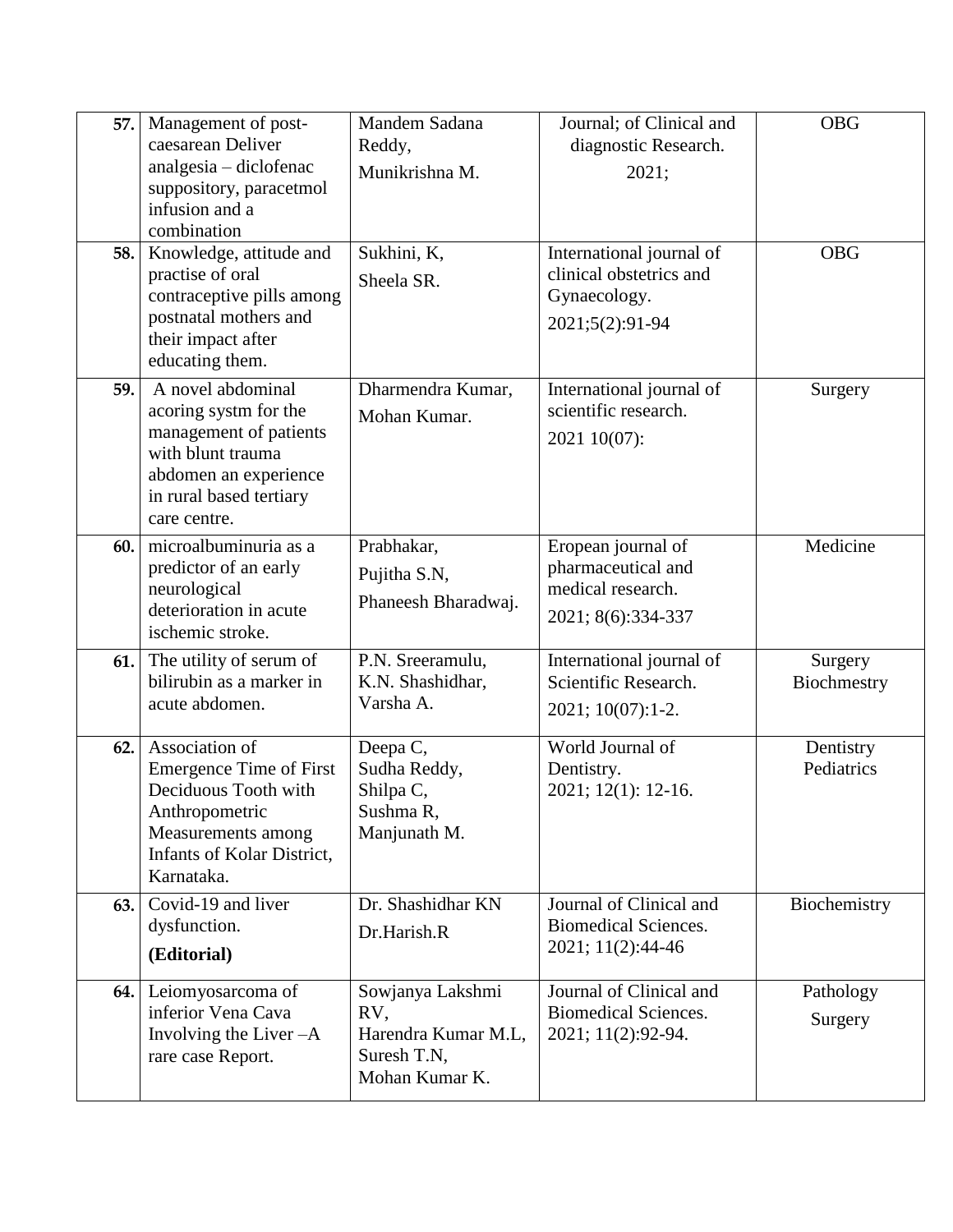| 65. | Spectrum of<br>histopathological lesions<br>in lungs at medico legal<br>autopsy: A ten years<br>study.                                                                                             | Manjula K,<br>Srinivasa Reddy P.                                       | International Journal of<br>Forensic Science &<br>Pathology.2021; 8(2):437-<br>440.             | Pathology<br><b>Forenesic Medicine</b>            |
|-----|----------------------------------------------------------------------------------------------------------------------------------------------------------------------------------------------------|------------------------------------------------------------------------|-------------------------------------------------------------------------------------------------|---------------------------------------------------|
| 66. | <b>Comparison Between</b><br>Topical Nepafenac and<br>Flurbiprofen in<br>Maintaining<br>Intraoperative Mydriasis<br>and Controlling<br>Postoperative<br><b>Inflammation in Cataract</b><br>Surgery | Varsha,<br>Sandya R,<br>Sarala <sub>N.</sub>                           | Journal of Clinical and<br><b>Biomedical</b><br>Sciences. 2021;<br>$11(2):66-71$                | Ophthalmology<br>Pharmacology                     |
| 67. | <b>Association of Primary</b><br>Open Angle Glaucoma<br>with Axial myopia.                                                                                                                         | Apurva N,<br>Sandhya R.                                                | Ophthalmology                                                                                   | <b>Index Copernicus</b>                           |
| 68. | Morphological variations<br>of liver in humans and its<br>surgical relevance.                                                                                                                      | Ravikiran H.R,<br>Ashwini N.S.                                         | International Journal of<br><b>Recent Scientific</b><br>Research.<br>2021; 12(2):40995-40999    | Anatomy<br>Surgery                                |
| 69. | <b>Impact of Oxidative</b><br><b>Stress on Maternal</b><br>Serum Apelin 13 and<br><b>Endothelial Nitric Oxide</b><br>Synthase in<br>Preeclampsia.                                                  | Rajeev Gandham,<br>CD. Dayanand,<br>S.R Sheela,<br>P Kiranmayee,       | Biomedical &<br>Pharmacology Journal,<br>2020; 13 (4): 2041-2048                                | Biochemistry<br><b>OBG</b>                        |
| 70. | Assessment of Cystatin C<br>Microalbumin<br>and<br>as<br><b>Biomarkers</b><br>for<br>Nephropathy in Patients<br>with Type 2 Diabetes<br>Mellitus.                                                  | Bhuneshwar Yadav,<br>Shashidhar K.N,<br>Raveesha A,<br>Muninarayana C. | Journal of Evolution of<br><b>Medical and Dental</b><br>Sciences.<br>2021; 10(25): 1866-1870    | Biochemistry<br>Medicine<br>Community<br>Medicine |
| 71. | A cross sectional study<br>on Vitamin D Status in<br>Patients with<br>Diabetic<br>Nephropathy.                                                                                                     | Bhuneshwar Yadav,<br>Shashidhar K.N,<br>Raveesha A,<br>Muninarayana C. | Journal of Krishna<br><b>Institute of Medical</b><br>Sciences University.<br>2021; 10(2)100-109 | Biochemistry<br>Medicine<br>Community<br>Medicine |
| 72. | Vitamin<br><b>Binding</b><br>D<br>Protein:<br>$\mathbf{A}$<br>Fidelity<br>Molecule In Spectra of                                                                                                   | Bhuneswar Yadav,<br>Shashidhar K.N.                                    | Journal of Clinical and<br>Diagnostic Research.<br>2021; 15(6):07-12.                           |                                                   |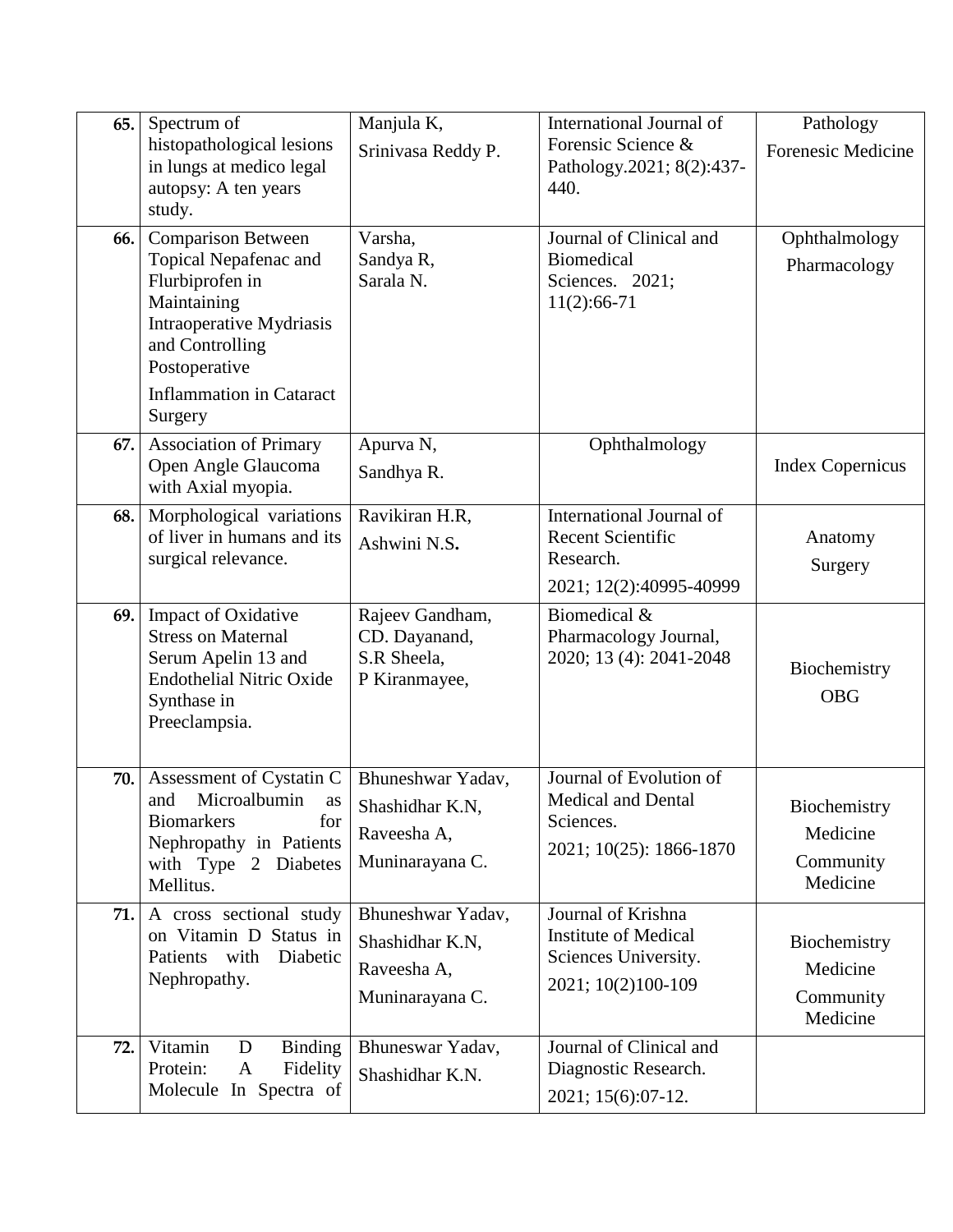|      | Diseases.                                                                                                                                                                                              | Harish R,                                                                                |                                                                                           | Biochemistry                                                    |
|------|--------------------------------------------------------------------------------------------------------------------------------------------------------------------------------------------------------|------------------------------------------------------------------------------------------|-------------------------------------------------------------------------------------------|-----------------------------------------------------------------|
|      |                                                                                                                                                                                                        | Sai Deepika.                                                                             |                                                                                           |                                                                 |
| 73.1 | Quantitative Assessment<br>of<br>Interleukin-6<br>and<br>Ferritin Levels and its<br>Correlation<br>Clinical<br>COVID-19<br>among<br>patients.                                                          | Susanna T.Y,<br>Preethi R,<br>Sujatha M.P,<br>S.M.Azeem<br>Mohiyuddin,<br>Ravishankar S, | Journal of Clinical and<br>Diagnostic Research.<br>2021; 15(5): 01-04                     | Biochemistry<br>Anaesthesiology<br><b>ENT</b><br>Comm. Medicine |
| 74.  | Serum Carboxy Methyl<br>Lysine,<br>Insulin<br>Resistance and sensitivity<br>2<br><b>Diabetes</b><br>in<br>type<br>Mellitus<br>Diabetic<br>and<br>Nephropathy cases;<br>An<br>Observational Study.      | Sai Deepika Ram<br>Mohan,<br>Shashidhar K.N,<br>Raveesha A,<br>Muninarayana C.           | Biomedical &<br>Pharmacology Journal.<br>2020; 13(4): 1987-1992                           | Biochemistry<br>Medicine<br>Community<br>Medicine               |
| 75.  | An Observational Study<br>Serum<br>Carboxy<br>on<br>Methyl Lysine,<br>Insulin<br>Resistance<br>and<br>Sensitivity in Type 2<br><b>Diabetes</b><br>Mellitus<br>and<br>Nephropathy<br>Diabetic<br>Cases. | Sai Deepika R.<br>KN Shashidhar.<br>Raveesha A,<br>Muninarayana C.                       | <b>Highlights on Medicine</b><br>and Medical Science.<br>13:147-155.                      | Biochemistry<br>Medicine<br>Community<br>Medicine               |
| 76.  | Serum Procalcitonin as a<br>Biomarker<br>in<br>Complicated<br>Appendicitis<br>Cross<br>A<br>Sectional Study.                                                                                           | Sreerarmulu P. N,<br>Shashidhar K.N<br>Varsha A.                                         | Journal of Evolution of<br><b>Medical and Dental</b><br>Sciences.<br>2020;9(30):2129-2132 | Surgery<br>Biochemistry                                         |
| 77.  | Phytochemical<br>distribution,<br>antimicrobial<br>activity,<br>of<br>enzyme production<br>phylogenetically<br>differentiated endophytes<br>Solanum<br>from<br>Violaceum Ortega fruits.                | Manasa AP,<br>Moutusi S,<br>Mendez DC,<br>P,<br>Kiranmayee<br>Prasannakumar MK.          | Current Research in<br>Environmental & Applied<br>Mycology.<br>2021; 11(1):210-229.       | Cell Biology and<br><b>Molecular Genetics</b><br>Biochemistry   |
| 78.  | Estimation<br>of fluoride<br>and sirtuin 1 in patients<br>with<br>diabetic<br>nephropathy<br>kolar<br>in<br>district of Karnataka.                                                                     | Sai Deepika R,<br>K.N. Shashidhar,<br>Raveesha A,<br>Muninarayana C                      | Journal of laboratory<br>physicians.<br>$2021;1-8$                                        | Biochemistry<br>Medicine<br>Community<br>Medicine               |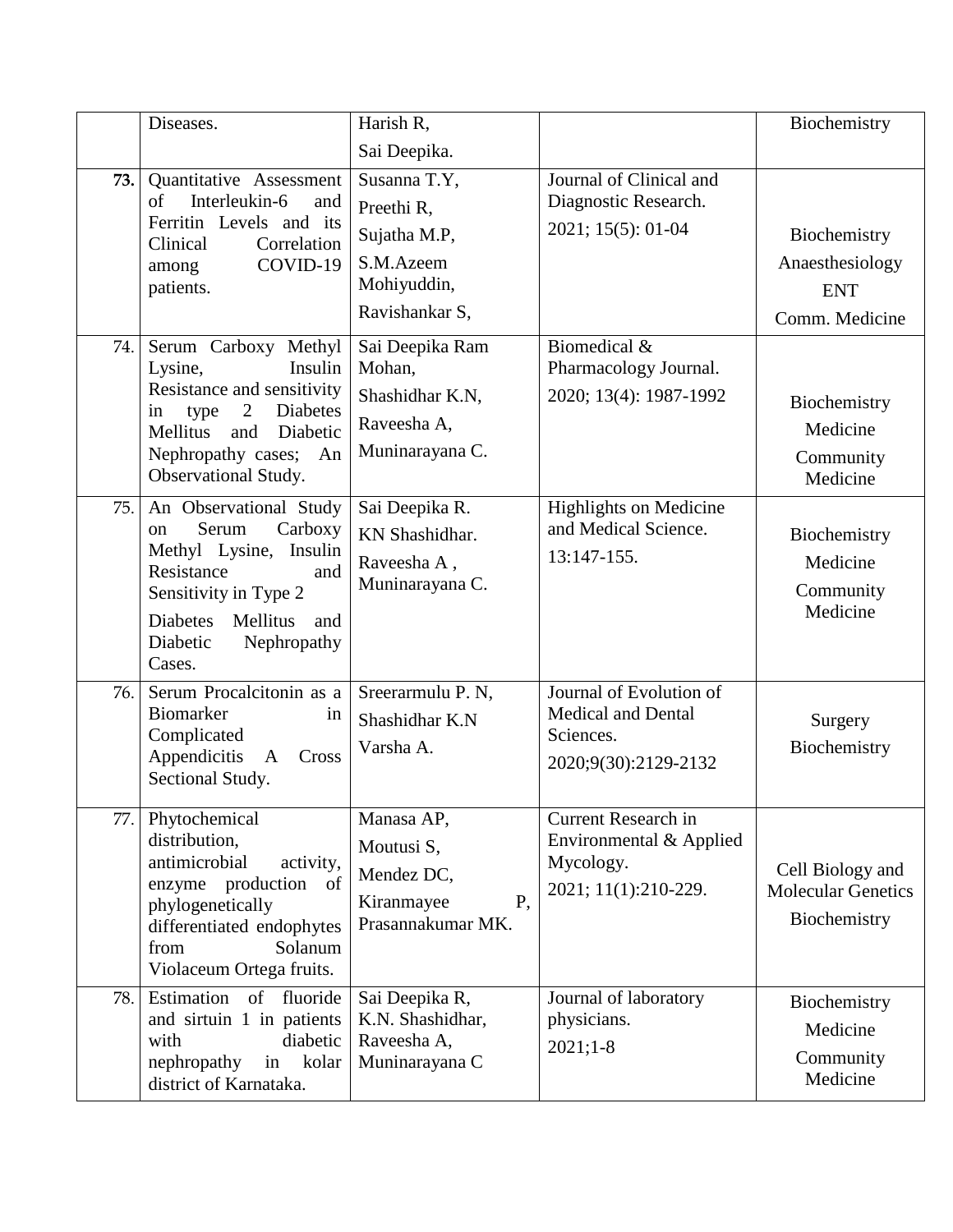| 79. | In vitro haemolytic,<br>antioxidant and<br>antibacterial (ESBLs and<br>MRSA) activity of<br>Datura metel L. flower<br>and leaf extracts.                                                                            | Priyanka Srinivasan,<br>Mary Shobha Rani,<br>Nandini H.S,<br>Kiranmayee P.                                                                                                                                                      | Indian journal of<br>experimental Biology.<br>2021; 59:500-506.                                     | Cell Biology and<br><b>Molecular Genetics</b>     |
|-----|---------------------------------------------------------------------------------------------------------------------------------------------------------------------------------------------------------------------|---------------------------------------------------------------------------------------------------------------------------------------------------------------------------------------------------------------------------------|-----------------------------------------------------------------------------------------------------|---------------------------------------------------|
| 80. | Amalgamation of<br>quercetin with<br>anastrozole and<br>capecitabine: A novel<br>combination to treat<br>breast and colon cancers-<br>An in vitro study.                                                            | Mary Shobha Rani<br>Inala,<br>Kiranmayee P                                                                                                                                                                                      | Journal of Cancer<br>Research and<br>Therapeutics.<br>$2021;20(20):1-13.$                           | Cell Biology and<br><b>Molecular Genetics</b>     |
| 81. | Carcinoma Rectum with<br>Prostate and Urinary<br><b>Bladder Metastasis-A</b><br>Rare Case Report.                                                                                                                   | Rabbavijaya Sowjanya<br>Lakshmi, Shilpa M.D,<br>Kalyani R, Abhay K.                                                                                                                                                             | Journal of Clinical and<br>Diagnostic Research<br>2021:15(8):17-19                                  | Pathology<br>Oncosurgery                          |
| 82. | Metastatic Lesions of<br>Tongue.                                                                                                                                                                                    | S Das.                                                                                                                                                                                                                          | Medical Journal of Dr.<br>D.Y. Patil Vidyapeeth.<br>2021;14:572                                     | Pathology                                         |
| 83. | <b>Evaluation of Oxidative</b><br><b>Stress Parameters and</b><br>Lipid Profile in Diabetic<br>Nephropathy Patients.                                                                                                | Yadav Bhuneshwar,<br>Kurpad Nagaraj<br>Shashidhar,<br>Anjanappa Raveesha,<br>Chandrappa<br>Muninarayana.                                                                                                                        | International Journal of<br><b>Current Research and</b><br>Review.<br>2021-13(17):31-36.            | Biochemistry<br>Medicine<br>Community<br>Medicine |
| 84. | Comparative analysis of<br>physical doses and<br>biomarker changes in<br>subjects underwent<br>computed tomography.<br>Positron emission<br>tomography-computed<br>tomography, and<br>interventional<br>procedures. | Shagamithra V,<br>Venkateswarlu Ravvi,<br>Safa Abdul,<br>Basheerudeen,<br>Karithik,<br>Akshaya Prasad,<br>Tamizh Selvan,<br>Gnana Sekarana,<br>Sudha P,<br>Panneerselvam S,<br>Annalkshmi O,<br>Santhosh J,<br>Venkatachalam P. | Mutation Research -<br>Genetic Toxicology and<br>Environmental<br>Mutagenesis.<br>2021;870-871:1-13 | Cell Biology and<br>Molecular<br>Genetics.        |
| 85. | Changing trends of<br>invasive mediastinal<br>evaluation in India: A<br>questionnaire – based<br>survey                                                                                                             | Jashma Chandveettil,<br>Abhay K,<br>Kattepur<br>Nizamudheen MP,<br>Ratheesan K,<br>Satheesan B.                                                                                                                                 | Cancer Research,<br>Statistics, and treatment.<br>2021; 4(2):231-237                                | <b>Surgical Oncology</b>                          |